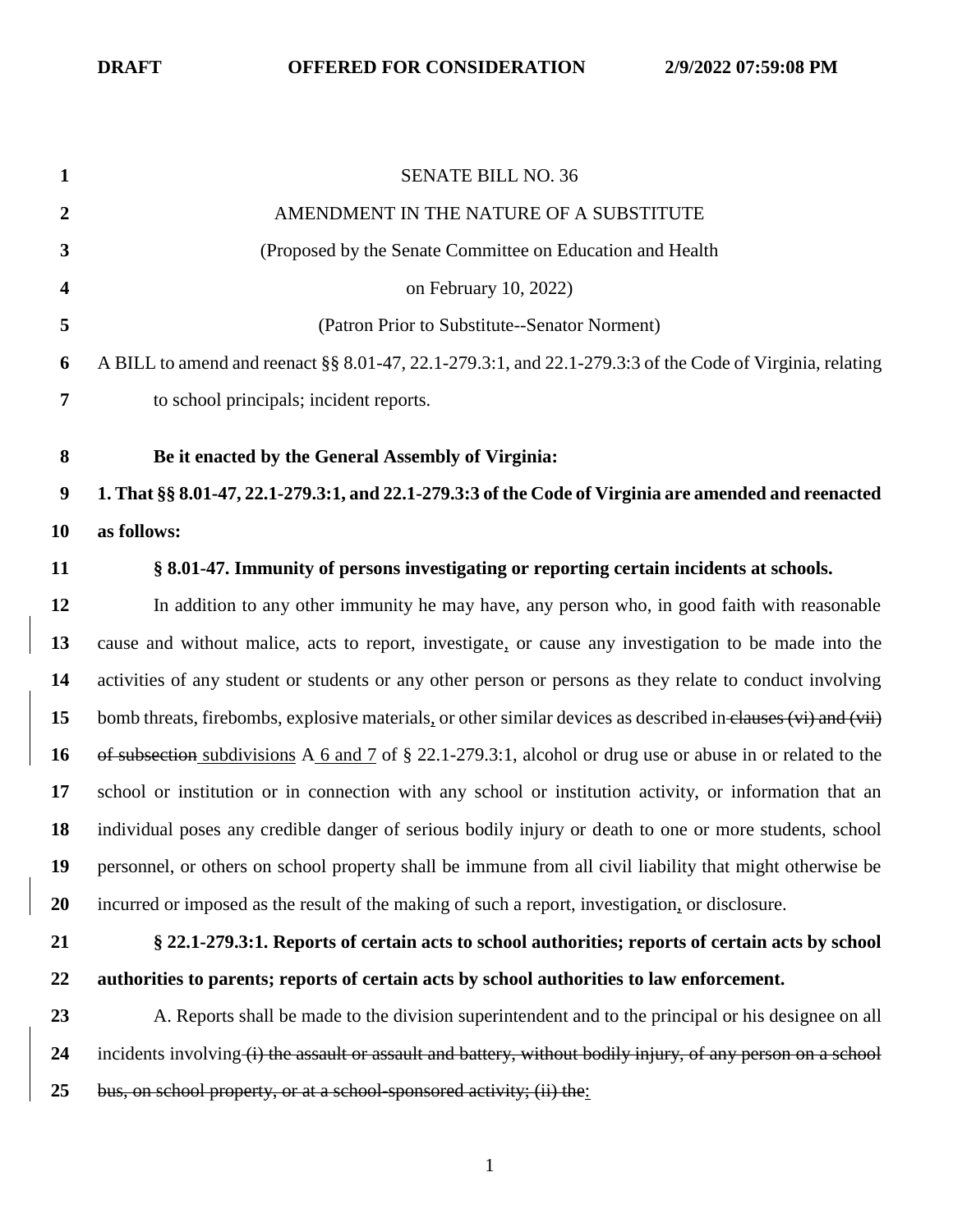| 26 | 1. Alcohol, marijuana, a controlled substance, an imitation controlled substance, or an anabolic              |
|----|---------------------------------------------------------------------------------------------------------------|
| 27 | steroid on a school bus, on school property, or at a school-sponsored activity, including the theft or        |
| 28 | attempted theft of student prescription medications;                                                          |
| 29 | 2. The assault and battery that results in bodily injury, of any person on a school bus, on school            |
| 30 | property, or at a school-sponsored activity;                                                                  |
| 31 | 3. The sexual assault, death, shooting, stabbing, cutting, or wounding of any person, abduction of            |
| 32 | any person as described in § 18.2-47 or 18.2-48, or stalking of any person as described in § 18.2-60.3, on    |
| 33 | a school bus, on school property, or at a school-sponsored activity; (iii) any conduct involving alcohol,     |
| 34 | marijuana, a controlled substance, imitation controlled substance, or an anabolic steroid on a school bus,    |
| 35 | on school property, or at a school sponsored activity, including the theft or attempted theft of student      |
| 36 | prescription medications; (iv) any                                                                            |
| 37 | 4. Any threats against school personnel while on a school bus, on school property, or at a school-            |
| 38 | sponsored activity; $(v)$ the                                                                                 |
| 39 | 5. The illegal carrying of a firearm, as defined in $\S$ 22.1-277.07, onto school property; $(v_i)$ any       |
| 40 | 6. Any illegal conduct involving firebombs, explosive materials or devices, or hoax explosive                 |
| 41 | devices, as defined in § 18.2-85, or explosive or incendiary devices, as defined in § 18.2-433.1, or chemical |
| 42 | bombs, as described in § 18.2-87.1, on a school bus, on school property, or at a school-sponsored activity;   |
| 43 | $(vii)$ any                                                                                                   |
| 44 | 7. Any threats or false threats to bomb, as described in § 18.2-83, made against school personnel             |
| 45 | or involving school property or school buses; or (viii) the                                                   |
| 46 | 8. The arrest of any student for an incident occurring on a school bus, on school property, or at a           |
| 47 | school-sponsored activity, including the charge therefor.                                                     |
| 48 | B. Except as may otherwise be required by federal law, regulation, or jurisprudence, each principal:          |
| 49 | 1. Shall immediately report to the local law-enforcement agency any incident described in                     |
| 50 | subdivision A 1 that may constitute a felony offense;                                                         |
| 51 | 2. Shall immediately report to the local law-enforcement agency any incident described in                     |
| 52 | subdivisions A $3$ through $7$ ;                                                                              |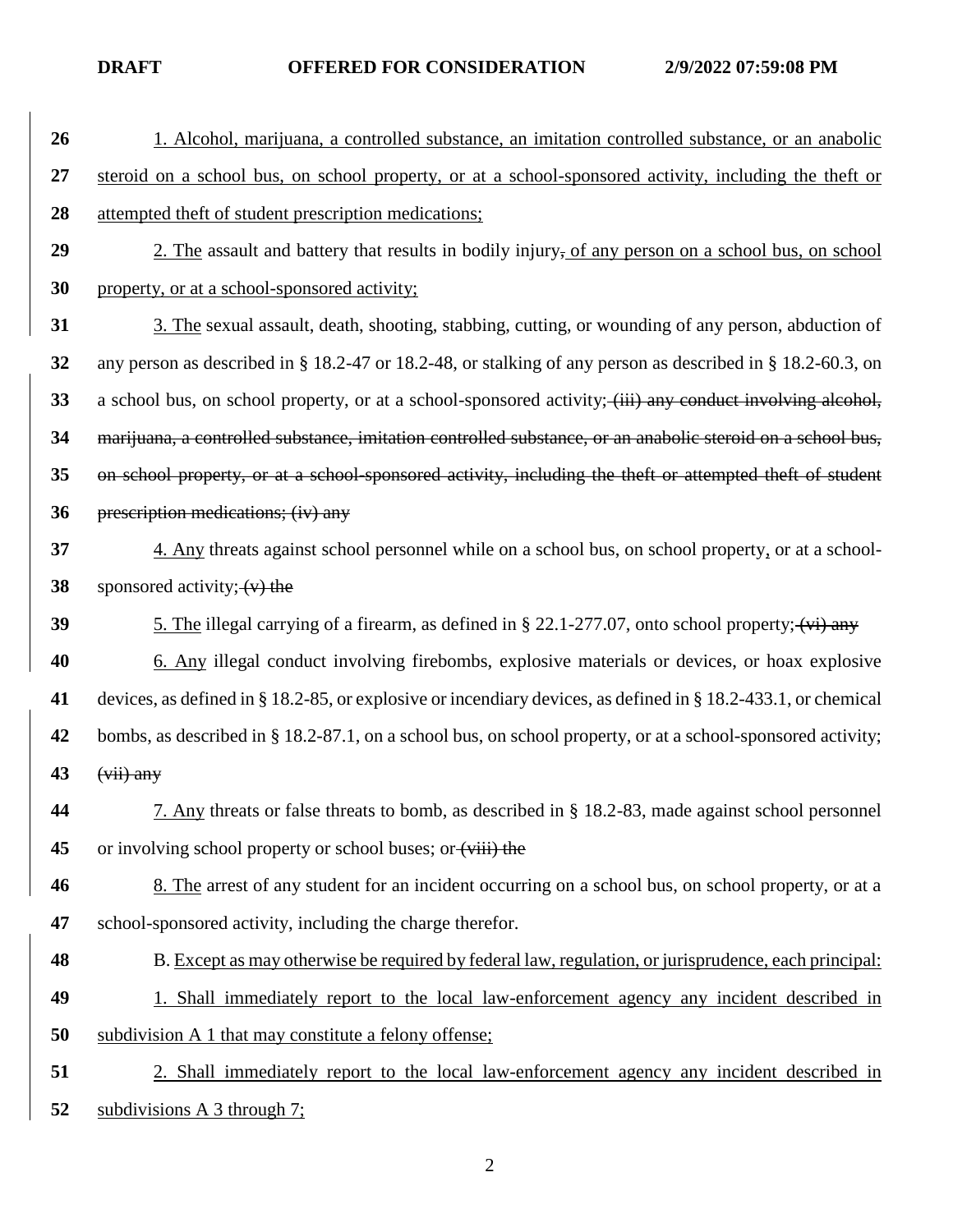- 3. May report to the local law-enforcement agency any other incident described in subsection A that is not required to be reported pursuant to subdivision 1 or 2; and
- 4. Shall immediately report any act enumerated in subdivisions A 1 through 5 that may constitute a criminal offense to the parents of any minor student who is the specific object of such act. Further, the principal shall report whether the incident has been reported to local law enforcement pursuant to this subsection and, if the incident has been so reported, that the parents may contact local law enforcement for further information, if they so desire.

 C. Notwithstanding the provisions of Article 12 (§ 16.1-299 et seq.) of Chapter 11 of Title 16.1, local law-enforcement authorities shall report, and the principal or his designee and the division superintendent shall receive such reports, on offenses, wherever committed, by students enrolled at the school if the offense would be a felony if committed by an adult or would be a violation of the Drug Control Act (§ 54.1-3400 et seq.) and occurred on a school bus, on school property, or at a school- sponsored activity, or would be an adult misdemeanor involving any incidents described in clauses (i) through (viii) of subsection A, and whether the student is released to the custody of his parent or, if 18 years of age or more, is released on bond. As part of any report concerning an offense that would be an adult misdemeanor involving an incident described in clauses (i) through (viii) of subsection A, local law- enforcement authorities and attorneys for the Commonwealth shall be authorized to disclose information regarding terms of release from detention, court dates, and terms of any disposition orders entered by the court, to the superintendent of such student's school division, upon request by the superintendent, if, in the determination of the law-enforcement authority or attorney for the Commonwealth, such disclosure would not jeopardize the investigation or prosecution of the case. No disclosures shall be made pursuant to this section in violation of the confidentiality provisions of subsection A of § 16.1-300 or the record retention and redisclosure provisions of § 22.1-288.2. Further, any school superintendent who receives notification that a juvenile has committed an act that would be a crime if committed by an adult pursuant to subsection G of § 16.1-260 shall report such information to the principal of the school in which the juvenile is enrolled.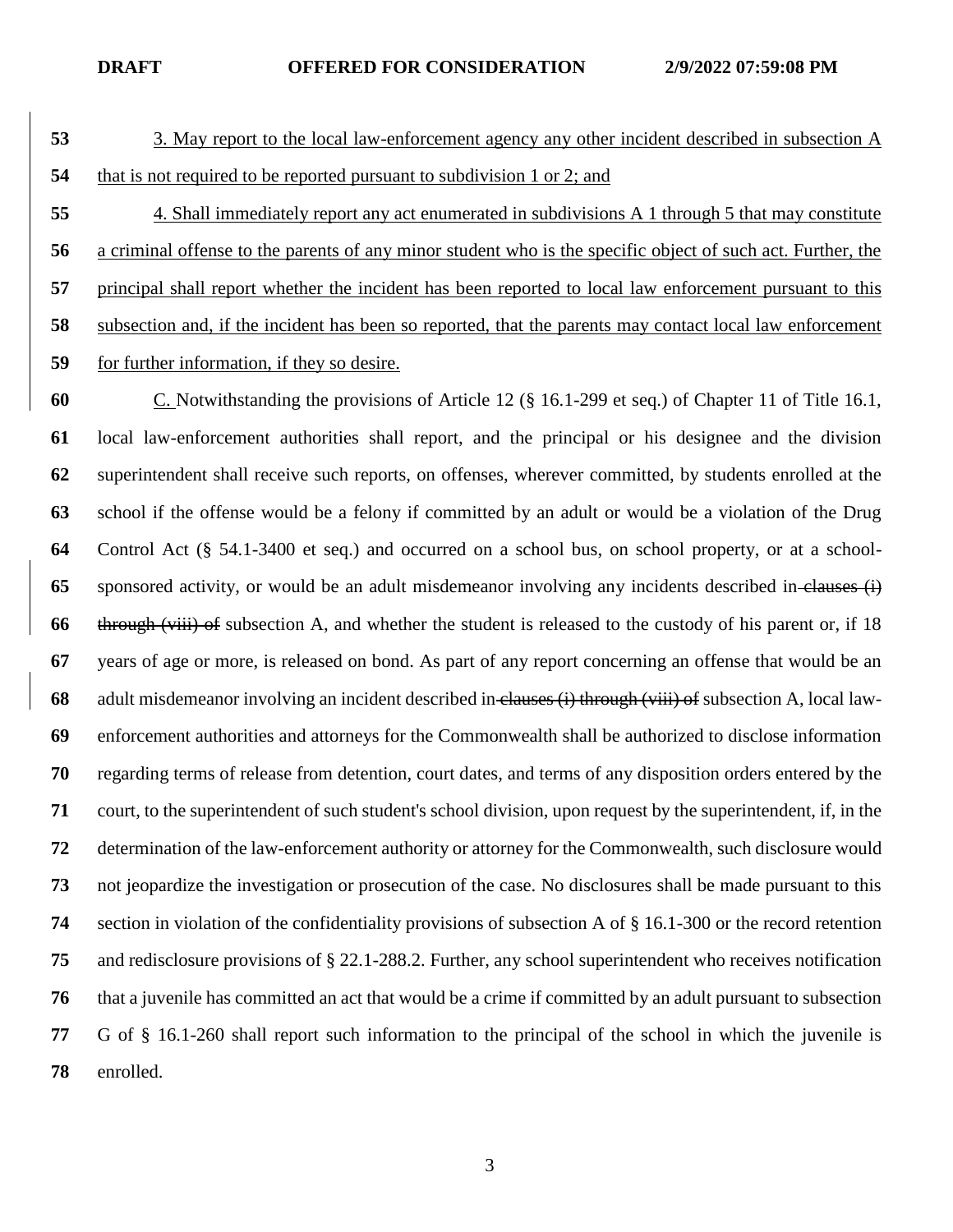C. D. The principal or his designee shall submit a report of all incidents required to be reported pursuant to this section to the superintendent of the school division. The division superintendent shall annually report all such incidents to the Department of Education for the purpose of recording the frequency of such incidents on forms that shall be provided by the Department and shall make such information available to the public.

 In submitting reports of such incidents, principals and division superintendents shall accurately indicate any offenses, arrests, or charges as recorded by law-enforcement authorities and required to be reported by such authorities pursuant to subsection B C.

 A division superintendent who knowingly fails to comply or secure compliance with the reporting requirements of this subsection shall be subject to the sanctions authorized in § 22.1-65. A principal who knowingly fails to comply or secure compliance with the reporting requirements of this section shall be subject to sanctions prescribed by the local school board, which may include, but need not be limited to, demotion or dismissal.

 The principal or his designee shall also notify the parent of any student involved in an incident required pursuant to this section to be reported, regardless of whether disciplinary action is taken against such student or the nature of the disciplinary action. Such notice shall relate to only the relevant student's involvement and shall not include information concerning other students.

 Whenever any student commits any reportable incident as set forth in this section, such student shall be required to participate in such prevention and intervention activities as deemed appropriate by the superintendent or his designee. Prevention and intervention activities shall be identified in the local school division's drug and violence prevention plans developed pursuant to the federal Improving America's Schools Act of 1994 (Title IV — Safe and Drug-Free Schools and Communities Act).

 D. Except as may otherwise be required by federal law, regulation, or jurisprudence, the principal shall immediately report to the local law-enforcement agency any act enumerated in clauses (ii) through (vii) of subsection A that may constitute a felony offense and may report to the local law-enforcement agency any incident described in subsection A. Nothing in this section shall require delinquency charges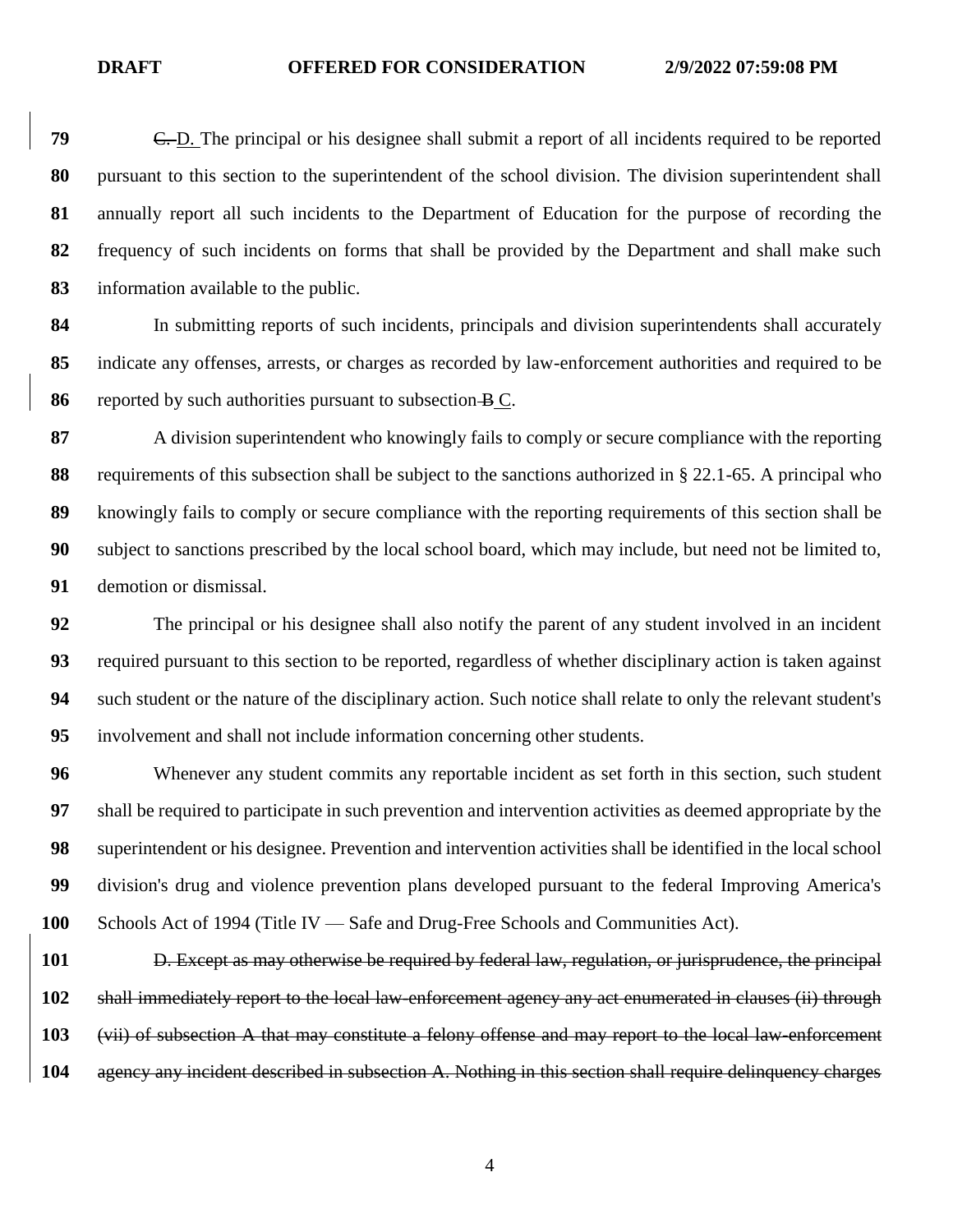| 105 | to be filed or prevent schools from dealing with school based offenses through graduated sanctions or          |
|-----|----------------------------------------------------------------------------------------------------------------|
| 106 | educational programming before a delinquency charge is filed with the juvenile court.                          |
| 107 | Further, except as may be prohibited by federal law, regulation, or jurisprudence, the principal               |
| 108 | shall also immediately report any act enumerated in clauses (ii) through $(v)$ of subsection A that may        |
| 109 | constitute a criminal offense to the parents of any minor student who is the specific object of such act.      |
| 110 | Further, the principal shall report whether the incident has been reported to local law enforcement pursuant   |
| 111 | to this subsection and, if the incident is so reported, that the parents may contact local law enforcement     |
| 112 | for further information, if they so desire.                                                                    |
| 113 | E. A statement providing a procedure and the purpose for the requirements of this section shall be             |
| 114 | included in school board policies required by $\S$ 22.1-253.13:7.                                              |
| 115 | The Board of Education shall promulgate regulations to implement this section, including, but not              |
| 116 | limited to, establishing reporting dates and report formats.                                                   |
| 117 | F. For the purposes of this section, "parent" or "parents" means any parent, guardian or other person          |
| 118 | having control or charge of a child.                                                                           |
| 119 | G. This section shall not be construed to diminish the authority of the Board of Education or to               |
| 120 | diminish the Governor's authority to coordinate and provide policy direction on official communications        |
| 121 | between the Commonwealth and the United States government.                                                     |
| 122 | H. Nothing in this section shall require delinquency charges to be filed or prevent schools from               |
| 123 | dealing with school-based offenses through graduated sanctions or educational programming before a             |
| 124 | delinquency charge is filed with the juvenile court.                                                           |
| 125 | § 22.1-279.3:3. Alternative school discipline process for certain incidents.                                   |
| 126 | A. A school board may establish an alternative school discipline process to provide the parties                |
| 127 | involved in an incident described in clause (i) of subsection A of $\S 22.1-279.3:1$ of assault or assault and |
| 128 | battery, without bodily injury, of any person on a school bus, on school property, or at a school-sponsored    |
| 129 | activity the option to enter into a mutually agreed-upon process between the involved parties. Such process    |
| 130 | shall be designed to hold the student accountable for a noncriminal offense through a mutually agreed-         |
| 131 | upon standard.                                                                                                 |
|     |                                                                                                                |